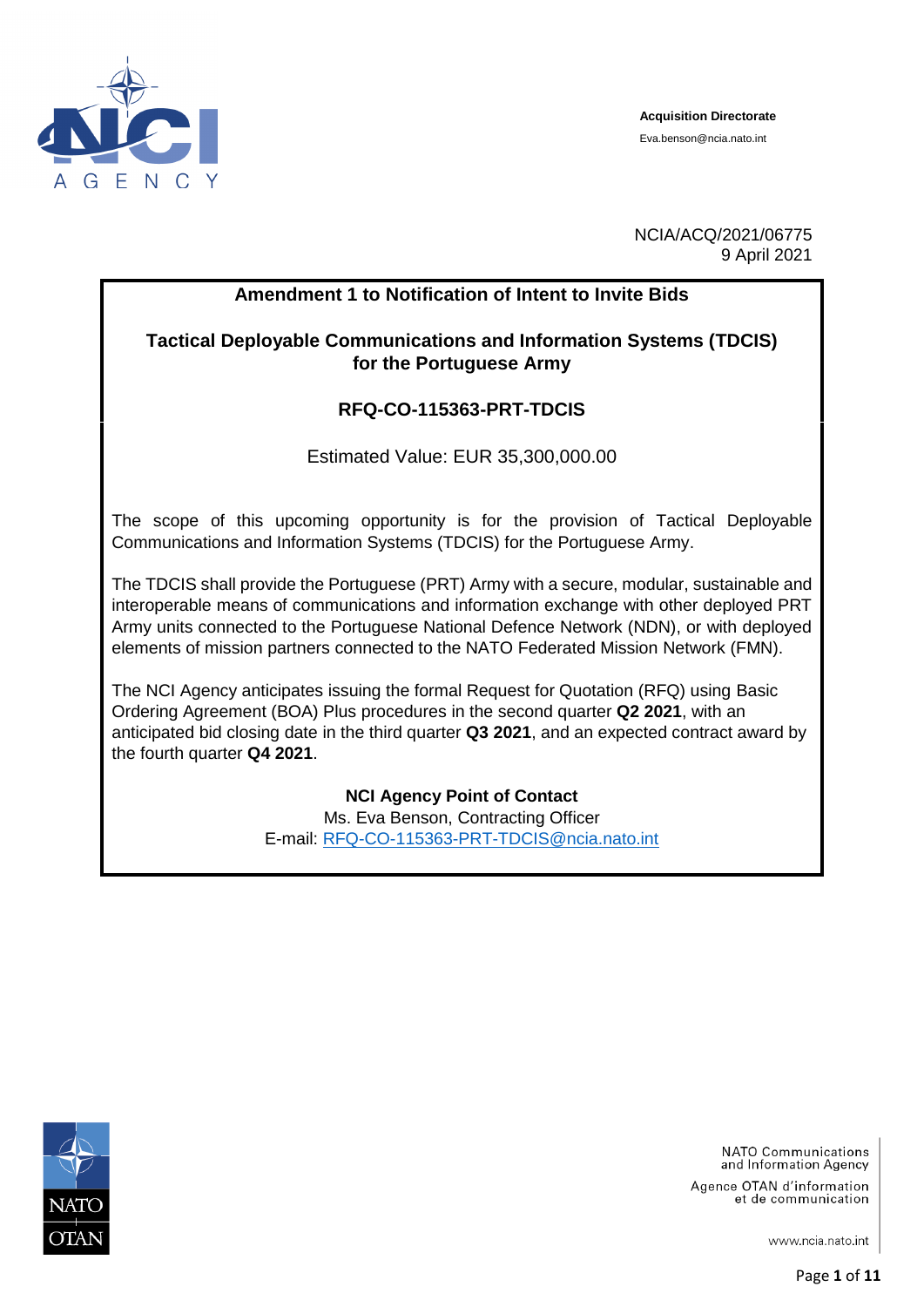

### To: Distribution List

Subject: **Amendment 1 to the Notification of Intent to Invite Bids for the provision of Tactical Deployable Communications and Information Systems (TDCIS) Modules for the Portuguese Army**

#### **RFQ-CO-115363-PRT-TDCIS**

References: A. AC/4-D/2261 (1996 Edition) B. AC/4-D(2019)0004(INV), dated 4 July 2019 C. PRT/NCI Agency MOU, dated 9 April 2015 D. PRT/NCI Agency Technical Arrangement 2017:02, dated 7 Dec 2017 E. NCIA/ACQ/2021/06476 NOI RFQ-CO-115363-PRT-TDCIS dated 18 Jan 2021

- **1.** In accordance with paragraph 6 (C) of Reference A, notice is hereby given of the intent of the NCI Agency to extend the eligibility list of prospective bidders for a period of 21 days for the possible addition of any other eligible bidders and/or deletion of existing bidders.
- **2.** The reference for the Request for Quotation will be **RFQ-CO-115363-PRT-TDCIS**, and all correspondence concerning this Notification of Intent and the RFQ should reference this number.
- **3.** For the purpose of planning, the estimated cost for the services and deliverables included within the scope of the intended contract is approximately EUR 35,300,000.00.
- **4.** The NCI Agency will use the Basic Ordering Agreement (BOA) Plus procedure, lowest price technically compliant evaluation. The successful bid pursuant to the RFQ will be that bid which is the lowest price and technically compliant in accordance with the evaluation criteria prescribed in the RFQ.
- **5.** It is planned to award a single firm-fixed price contract for the entire scope of work. No partial bidding will be accepted.
- **6.** The list of Bidders already proposed by the National Authorities is to be found in Annex A to allow the National Authorities to:
	- Validate and confirm continued interest of listed potential Bidders
	- Confirm the company names, email addresses and Point of Contact of these Bidders
	- Propose any new potential Bidders in accordance with paragraph 8 below

In addition, the list was also compiled from the companies that have an active BOA with NCI Agency.

- **7.** The BOA Plus procedure allows National Responsible Authorities to nominate eligible bidders, in addition to the companies identified at Annex A. Any such nomination for companies that do not have an active BOA should be received from the National Responsible Authorities via their Delegation/ Mission to NATO, who will provide the requisite Declaration of Eligibility (DoE). Upon receipt of the DoE, the NCI Agency will add the nominated company to the list of potential bidders.
- **8.** National Responsible Authorities are therefore kindly requested to provide Declarations of Eligibility (DoE) to the NCI Agency, not later than **29 April 2021, 23:59 (CET)**, of qualified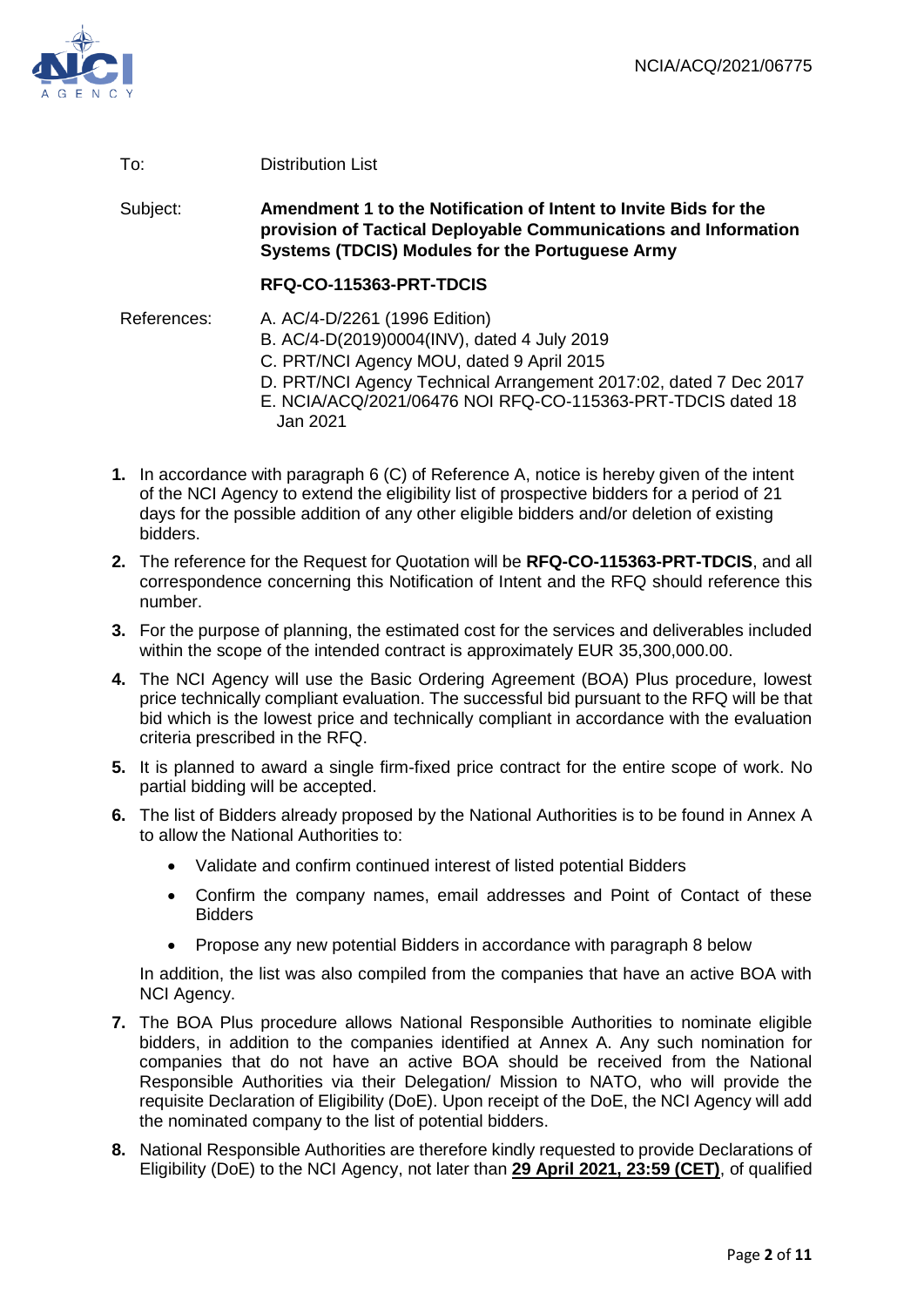

and certified companies, which may be interested in receiving a Request for Quotation for this project. The Declaration of Eligibility (DoE) should include the following information for each of the nominated firms:

## **Company Name and Address**

#### **Point of Contact, Telephone number and E-mail address**.

This information is critical to enable prompt and accurate communication with prospective bidders.

**9.** Declarations of Eligibility (DoE) should be sent electronically to the following address:

NATO Communications and Information Agency Attention: Ms. Eva Benson, Contracting Officer e-mail: [RFQ-CO-115363-PRT-TDCIS@ncia.nato.int](mailto:RFQ-CO-115363-PRT-TDCIS@ncia.nato.int)

- **10.** Please note that requests for participation in this competition received directly from individual companies cannot be considered, unless they hold a valid Basic Ordering Agreement (BOA) with the NCI Agency.
- **11.** Further to Reference E, The NCI Agency plans to issue the formal RFQ in the second quarter **Q2 2021**, with an anticipated bid closing date in the third quarter **Q3 2021**, and an expected contract award by the fourth quarter **Q4 2021**.
- **12.** The National Authorities are advised that the RFQ package will be NATO UNCLASSIFIED.
- **13.** The execution of the proposed contract may require unescorted access and work of contractor personnel at NATO Class I and II security areas, and in accordance with C- M(2002)49, NATO Security Policy, personnel of the successful bidder will be required to hold individual security clearances of "NATO SECRET". Only companies maintaining such appropriate personnel clearances will be able to perform the resulting contract.
- **14.** Please note that the RFQ will contain provisions requiring bidders to clearly demonstrate in their bid their technical capability and years of relevant experience to ensure bids are received from qualified companies.
- **15.** The NCI Agency point of contact for all information concerning this NOI is Ms. Eva Benson, Contracting Officer at the primary e-mail address: [RFQ-CO-115363-PRT-](mailto:RFQ-CO-115363-PRT-DCIS@ncia.nato.int)[DCIS@ncia.nato.int.](mailto:RFQ-CO-115363-PRT-DCIS@ncia.nato.int) In case of technical issues with the RFQ e-mail address please inform the undersigned at [eva.benson@ncia.nato.int.](mailto:eva.benson@ncia.nato.int)
- **16.** Your assistance in this procurement is greatly appreciated.

FOR THE DIRECTOR OF ACQUISITION:

Enge Benson Eva Benson Contracting Officer

Attachments: Annex A – Bidders List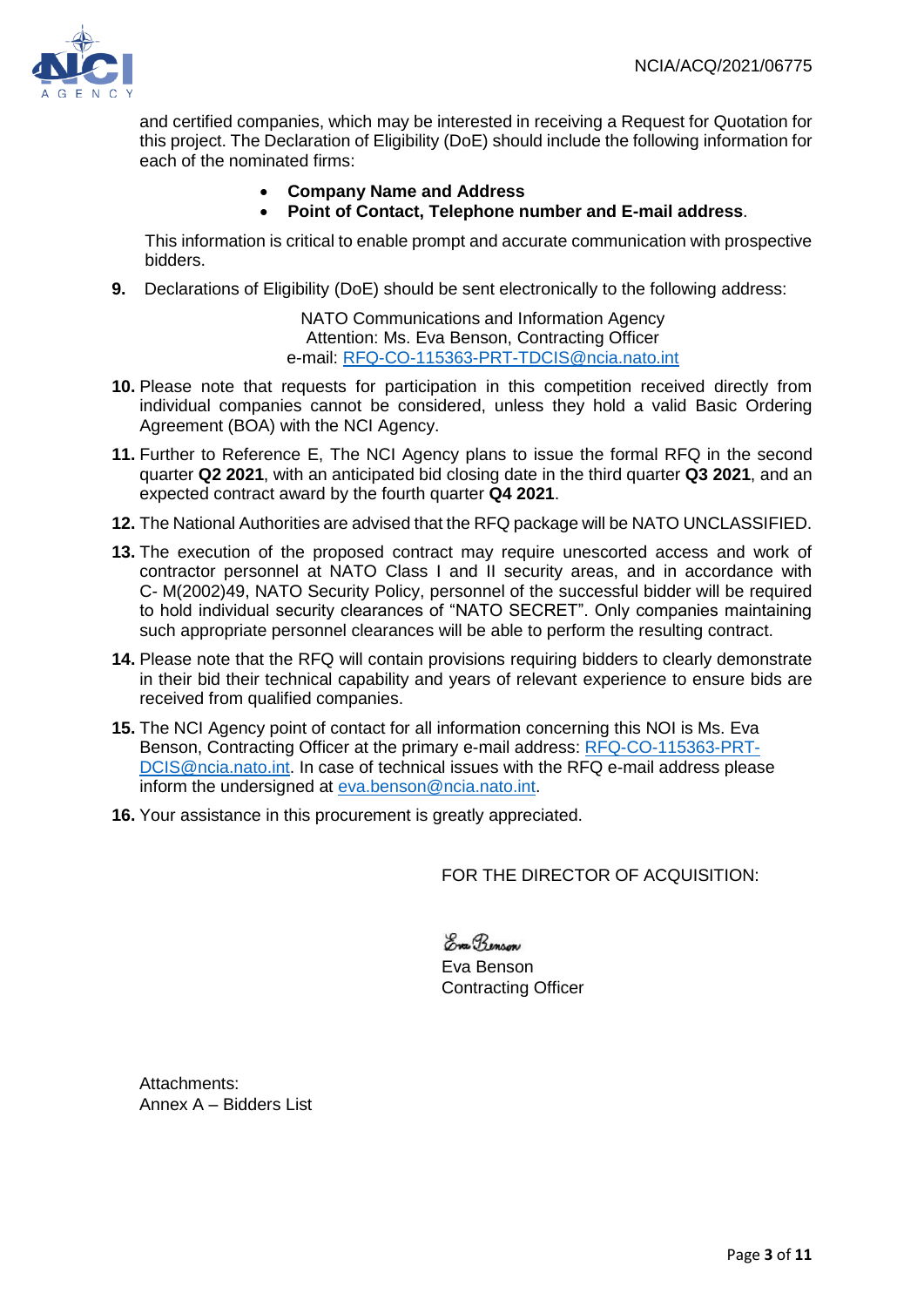

# **Distribution List for NOI Amendment 1: RFQ-CO-115363-PRT-TDCIS**

### **NATO Delegations (Attn: Infrastructure Adviser)**

Albania Belgium Bulgaria Canada Croatia Czech Republic **Denmark** Estonia France Germany Greece **Hungary** Iceland Italy Latvia **Lithuania** Luxembourg Montenegro The Netherlands North Macedonia Norway Poland Portugal Romania Slovakia Slovenia Spain **Spain Spain Spain Spain Spain Spain Spain Spain Spain Spain Turkey** United Kingdom United States

# **NATO HQ**

NATO Office of Resources, Management and Implementation Branch – Attn: Deputy Branch Chief Director, NATO HQ C3 Staff, Attn: Executive Coordinator SACTREPEUR, Attn: Infrastructure Assistant SHAPE, Attn: J3 & J2

#### **Strategic Commands** HQ SACT - Attn: R&D Contracting Office

ACO Liaison Office

## **All NATEXs**

**NCI Agency – Internal**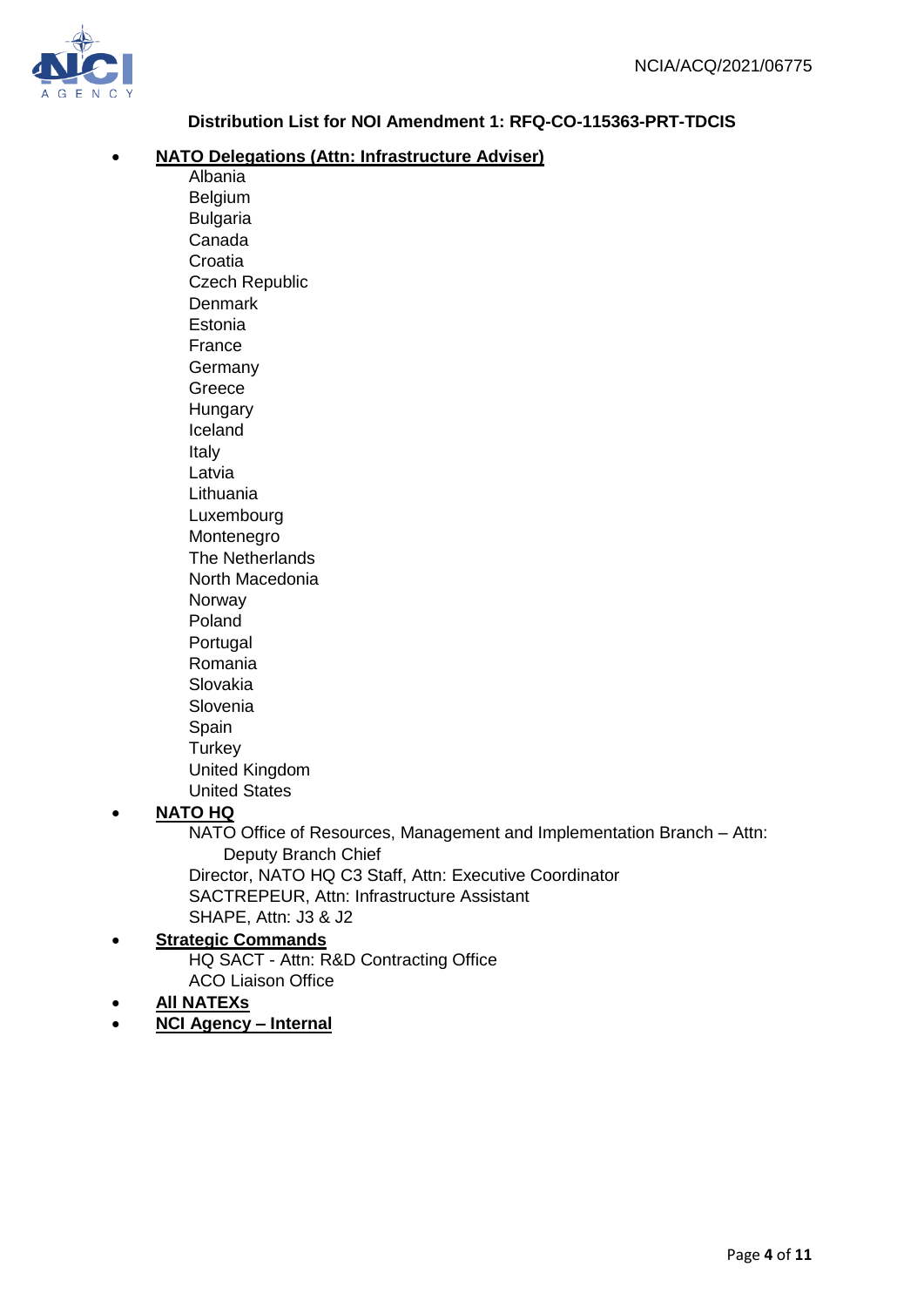

# **Annex A**

# **Initial List of Potential Bidders by Country**

# **RFQ-CO-115363-PRT-TDCIS**

| <b>ALBANIA</b>  |                                                                                                                                                                                                                                                                                                                                                                                                       |
|-----------------|-------------------------------------------------------------------------------------------------------------------------------------------------------------------------------------------------------------------------------------------------------------------------------------------------------------------------------------------------------------------------------------------------------|
|                 | <b>TCN SHPK</b>                                                                                                                                                                                                                                                                                                                                                                                       |
| <b>BELGIUM</b>  |                                                                                                                                                                                                                                                                                                                                                                                                       |
|                 | Akacio - Louis & Associates s.a.r.l<br><b>ATOS</b><br>BATS S.A.<br><b>BE NETWORKS</b><br><b>BIMS</b><br><b>BREVCO SERVICES</b><br><b>BT GLOBAL SERVICES BELGIUM</b><br><b>CISCO SYSTEMS BELGIUM</b><br>Computacenter NV<br><b>Computer Sciences Corporation</b><br>ComputerLand S.L.M. S.A.<br>Cybertrust Belgium NV                                                                                  |
|                 | Cypros C                                                                                                                                                                                                                                                                                                                                                                                              |
|                 | <b>FORTINET</b><br>HEWLETT-PACKARD ENTERPRISE BELGIUM<br><b>ISEA NV</b><br><b>Nijkerk Computer Solutions BeNeLux</b><br><b>NOKIA BELL</b><br><b>PRODATA SYSTEMS</b><br><b>Prodata Systems</b><br>Proximus NV<br><b>RHEA SYSTEMS</b><br><b>SAIT</b><br>Selex Communications S.p.A.<br>Simac ICT Belgium<br>Thales S.A.<br>UNIFY COMMUNICATIONS<br><b>Verizon Terremark NV</b><br><b>VMWARE BELGIUM</b> |
| <b>BULGARIA</b> | KRISTANEA I TD                                                                                                                                                                                                                                                                                                                                                                                        |

KRISTANEA LTD. KONTRAX AD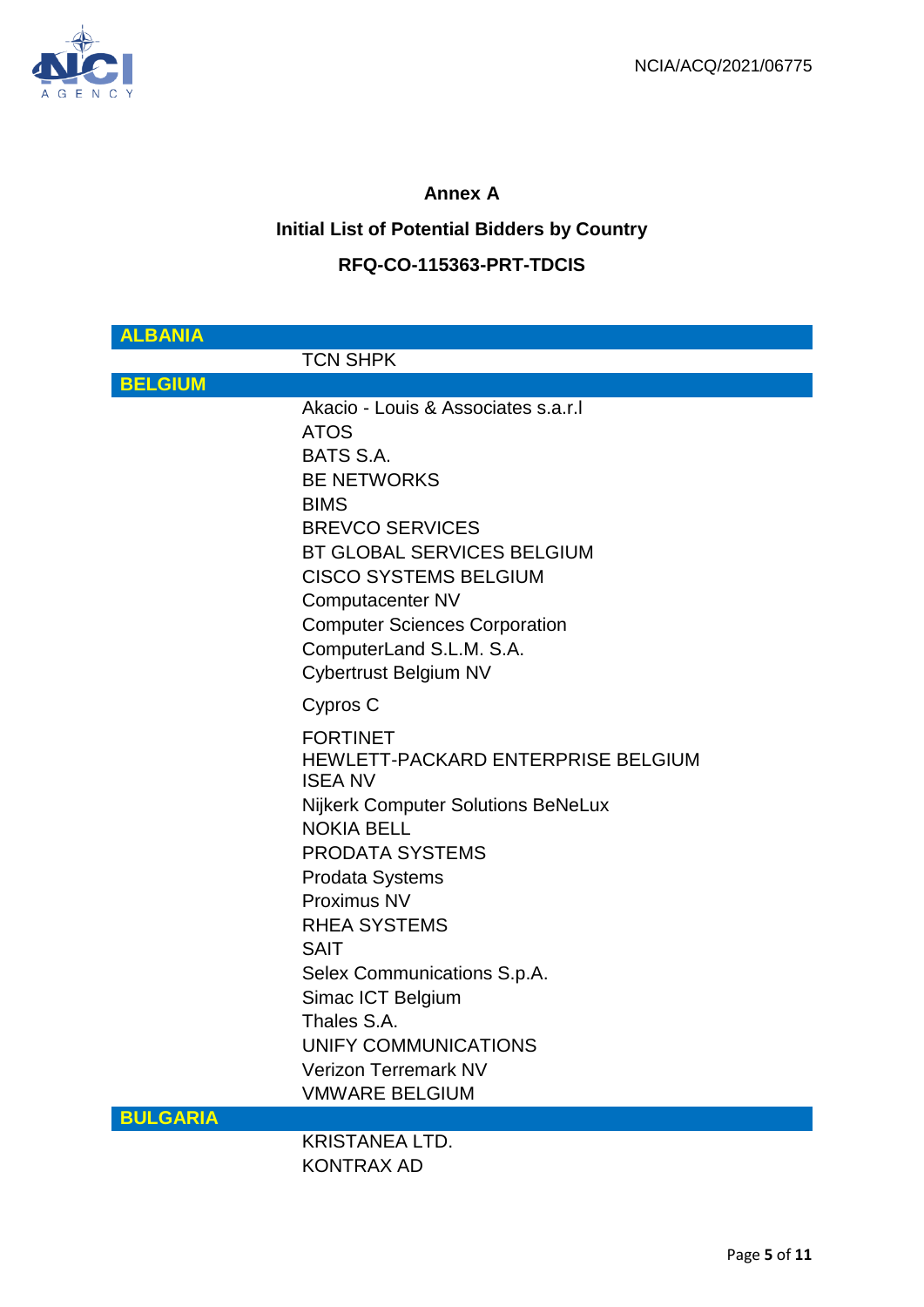

## Lirex BG Ltd Telelink EAD

| Advantech<br><b>General Dynamics Mission Systems-Canada</b><br>Network Innovations Inc.<br>Norsat International Inc.<br>Rheinmetall Canada Inc.<br><b>ROCK Networks Inc.</b><br>Telflex technologie Inc.                                      |
|-----------------------------------------------------------------------------------------------------------------------------------------------------------------------------------------------------------------------------------------------|
|                                                                                                                                                                                                                                               |
| CROZ d.o.o. za informaticku djelatnost<br>INsig2 d.o.o.<br>KING ICT d.o.o<br>Span PLC                                                                                                                                                         |
|                                                                                                                                                                                                                                               |
| LTI DataComm - Czech Republic Office<br>SITEL, spol. s r.o.<br>Techniserv, s.r.o.                                                                                                                                                             |
|                                                                                                                                                                                                                                               |
| <b>Bruhn Newtech A/S</b><br>Danoffice ApS<br><b>SAAB Danmark A/S</b>                                                                                                                                                                          |
|                                                                                                                                                                                                                                               |
|                                                                                                                                                                                                                                               |
| <b>Telegrupp AS</b>                                                                                                                                                                                                                           |
| <b>THALES SIX GTS</b><br>Airbus Defence and Space SAS<br>Altran technologies_ASD Paris<br>CS Systèmes d'Informations<br><b>INEO Defense</b><br><b>MARLINK SAS</b><br><b>Orange Business Services</b><br>Société Réseau Informaique et Gestion |
|                                                                                                                                                                                                                                               |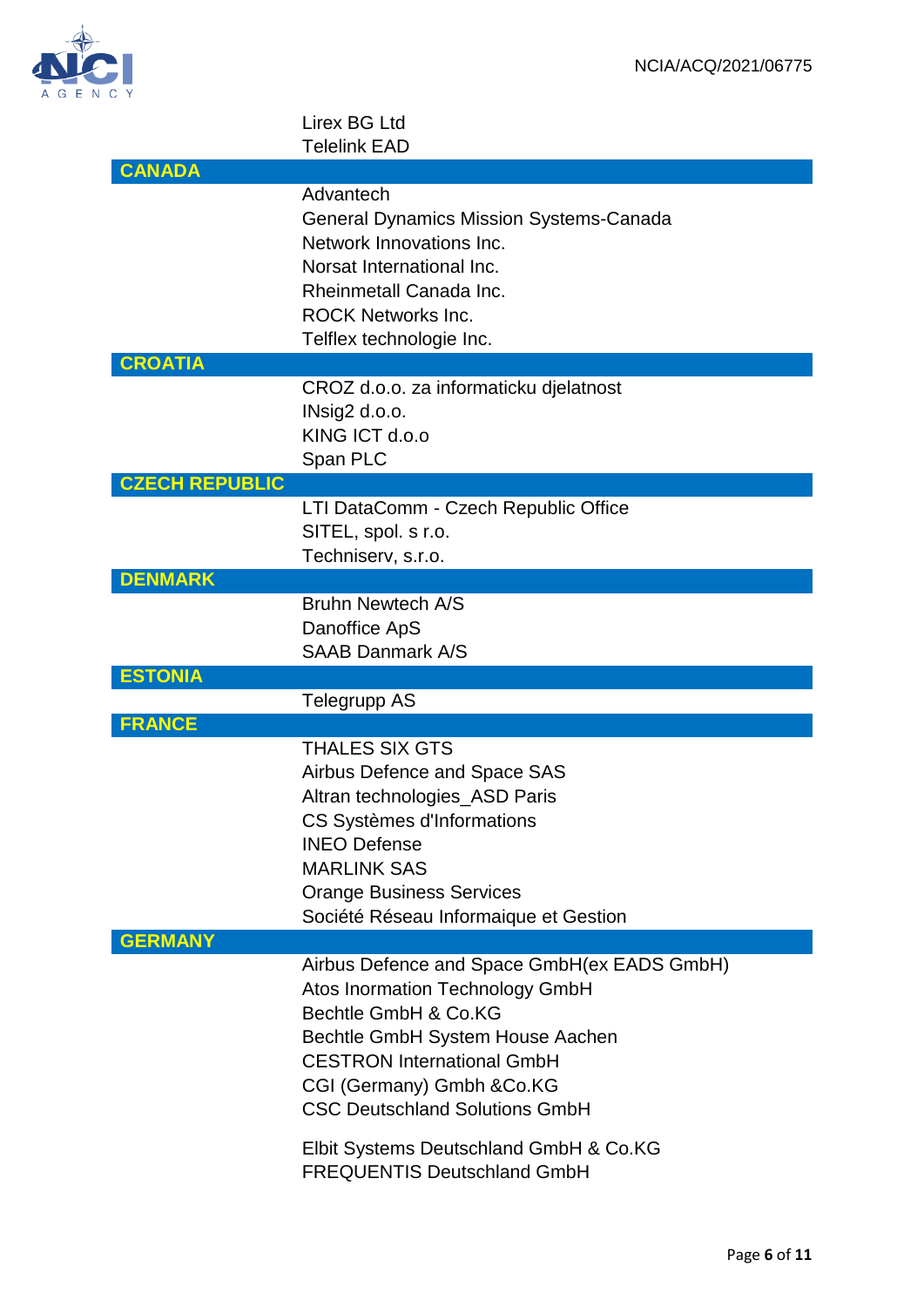

| N C Y          |                                                                                                                                                                                                                                                                                                                                                                                                                 |
|----------------|-----------------------------------------------------------------------------------------------------------------------------------------------------------------------------------------------------------------------------------------------------------------------------------------------------------------------------------------------------------------------------------------------------------------|
|                | <b>GBS TEMPEST &amp; Service GmbH</b><br>GTSI Corp.<br>IABG-Industrieanlagen Betriebs GmbH<br><b>INFODAS GmbH</b><br><b>KB Impuls Service GmbH</b><br>Pan Dacom Direkt GmbH<br>Roda Computer GmbH<br>Rohde & Schwarz GmbH & Co. KG<br><b>Selex Communications GmbH</b><br>steep GmbH<br>Telefunken Racoms GmbH & Co. KG<br><b>THALES Deutschland GmbH</b><br>T-Systems International GmbH<br><b>XORTEC GmbH</b> |
| <b>GREECE</b>  |                                                                                                                                                                                                                                                                                                                                                                                                                 |
|                | Cosmos Business Systems S.A.<br><b>European Dynamics SA</b><br>Info-Quest SA<br>SSA S.A.                                                                                                                                                                                                                                                                                                                        |
| <b>HUNGARY</b> |                                                                                                                                                                                                                                                                                                                                                                                                                 |
|                | Fercom Ltd.<br>Honvédelmi Minisztérium Elektronikai, Logisztikai és<br>Vagyonkezelo zrt.<br>Navigator Zrt.                                                                                                                                                                                                                                                                                                      |
| <b>ITALY</b>   |                                                                                                                                                                                                                                                                                                                                                                                                                 |
|                | Leonardo S.p.A.<br>ePM-Engineering to Project Management sr<br><b>Fondazione FORMIT</b><br><b>General Dynamics Mission Systems Italy</b><br><b>IES Srl</b><br>ILLCA S.M.I. S.r.I<br><b>Italtel</b><br><b>ITEL SRL</b><br><b>NA.EL. SRL</b><br><b>SIMAV SPA</b><br><b>TEKNEL S.r.I</b><br>TELSY S.p.A.<br>TESEO S.p.A<br>Valtellina Spa<br>Vitrociset S.p.A.                                                     |
| <b>LATVIA</b>  |                                                                                                                                                                                                                                                                                                                                                                                                                 |
|                | DATI Group, LLC<br>Datakom LTD                                                                                                                                                                                                                                                                                                                                                                                  |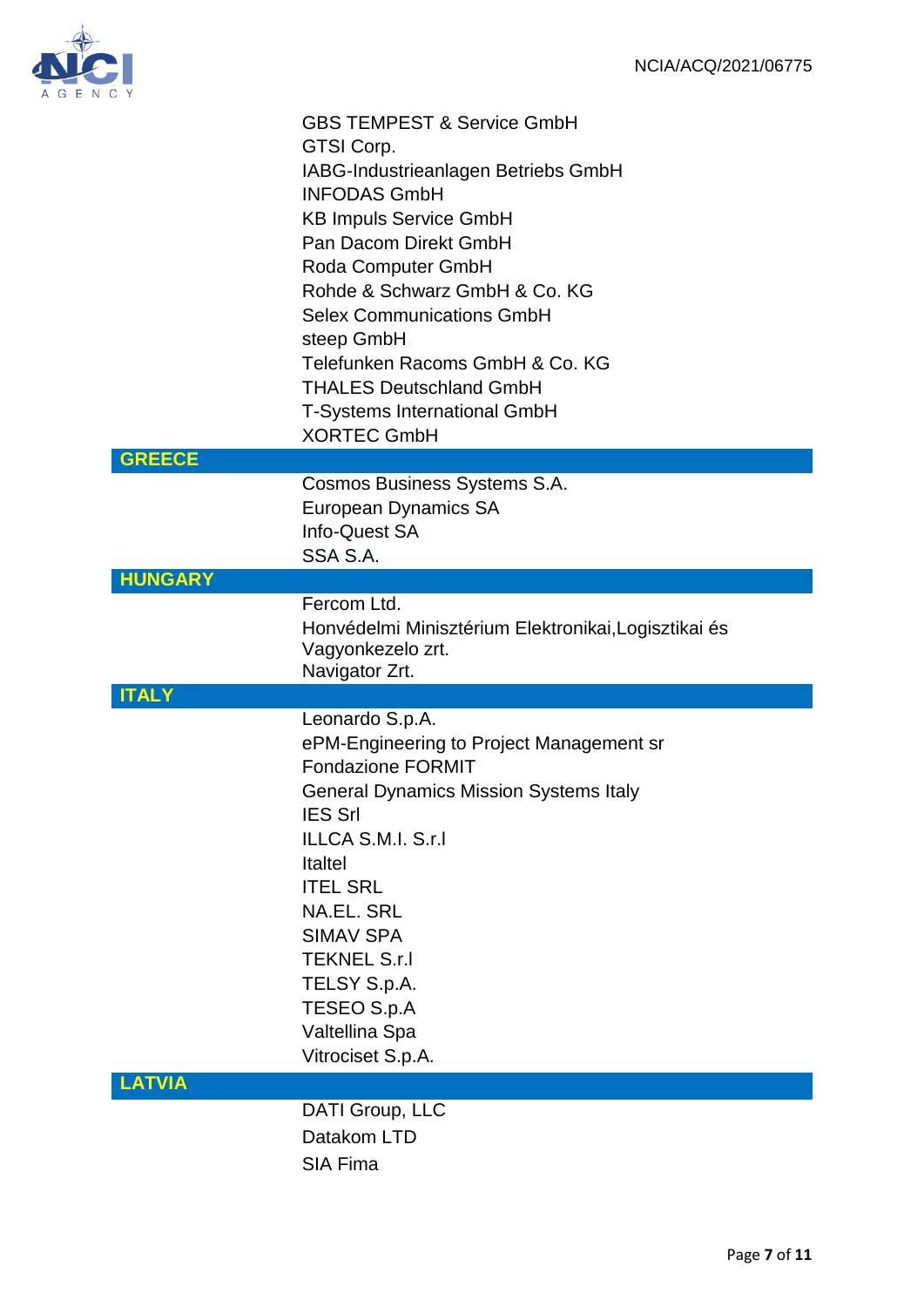

| <b>LITHUANIA</b>   |                                                     |
|--------------------|-----------------------------------------------------|
|                    | <b>Blue Bridge</b>                                  |
|                    | <b>JSC FIMA (UAB)</b>                               |
| <b>LUXEMBOURG</b>  |                                                     |
|                    |                                                     |
|                    | NTT LUXEMBOURG PSF SA                               |
|                    | SNOWBALL TECHNOLOGY SARL                            |
| <b>NETHERLANDS</b> |                                                     |
|                    | Eurotempest BV                                      |
|                    | Network Innovations B.V.                            |
|                    | ROHDE & SCHWARZ BENELUX BV                          |
|                    |                                                     |
|                    | SurCom International BV                             |
|                    | Symbolise                                           |
|                    | <b>UNI Business Centre BV</b>                       |
| <b>NORWAY</b>      |                                                     |
|                    | 3D perception AS                                    |
|                    | Airbus Defence and Space AS                         |
|                    | Atea Norge AS                                       |
|                    | Kongsberg Defence & Aerospace AS                    |
|                    | <b>Umoe IKT</b>                                     |
| <b>POLAND</b>      |                                                     |
|                    | Atende S.A. (prior ATM S.A.)                        |
|                    | EXENCE S.A.                                         |
|                    | Enamor Sp. z.o.o                                    |
|                    | <b>Military Communication Institute</b>             |
|                    | Newind sp. z o.o.                                   |
|                    | <b>PROKOM Software S.A.</b>                         |
|                    | S&T Services Polska Sp. z o.o.                      |
|                    | Siltec Sp. z.o.o.                                   |
|                    | Unizeto Technologies SA                             |
|                    | WASKO S.A.                                          |
|                    | Zbar Phu Mariusz Popenda                            |
| <b>PORTUGAL</b>    |                                                     |
|                    | <b>ALPHA C2</b>                                     |
|                    | Atos IT Solutions and Services, Unipessoal, Lda.    |
|                    | CRITICAL SOFTWARE, S.A.                             |
|                    | EDISOFT - Empresa de Serviços e Desenvolvimento de  |
|                    | Software, S.A.                                      |
|                    | EID - Empresa de Investigação e Desenvolvimento de  |
|                    | Electrónica, S.A.                                   |
|                    | INDRA SISTEMAS PORTUGAL, S. A.                      |
|                    | INETUM ESPAÑA, S. A. - Sucursal em Portugal, S. A.  |
|                    | SODARCA – Sociedade Distribuidora de Armas de Caça, |
|                    | Lda.                                                |
|                    |                                                     |
|                    | VIATEL - TECNOLOGIA DE COMUNICAÇÕES S.A             |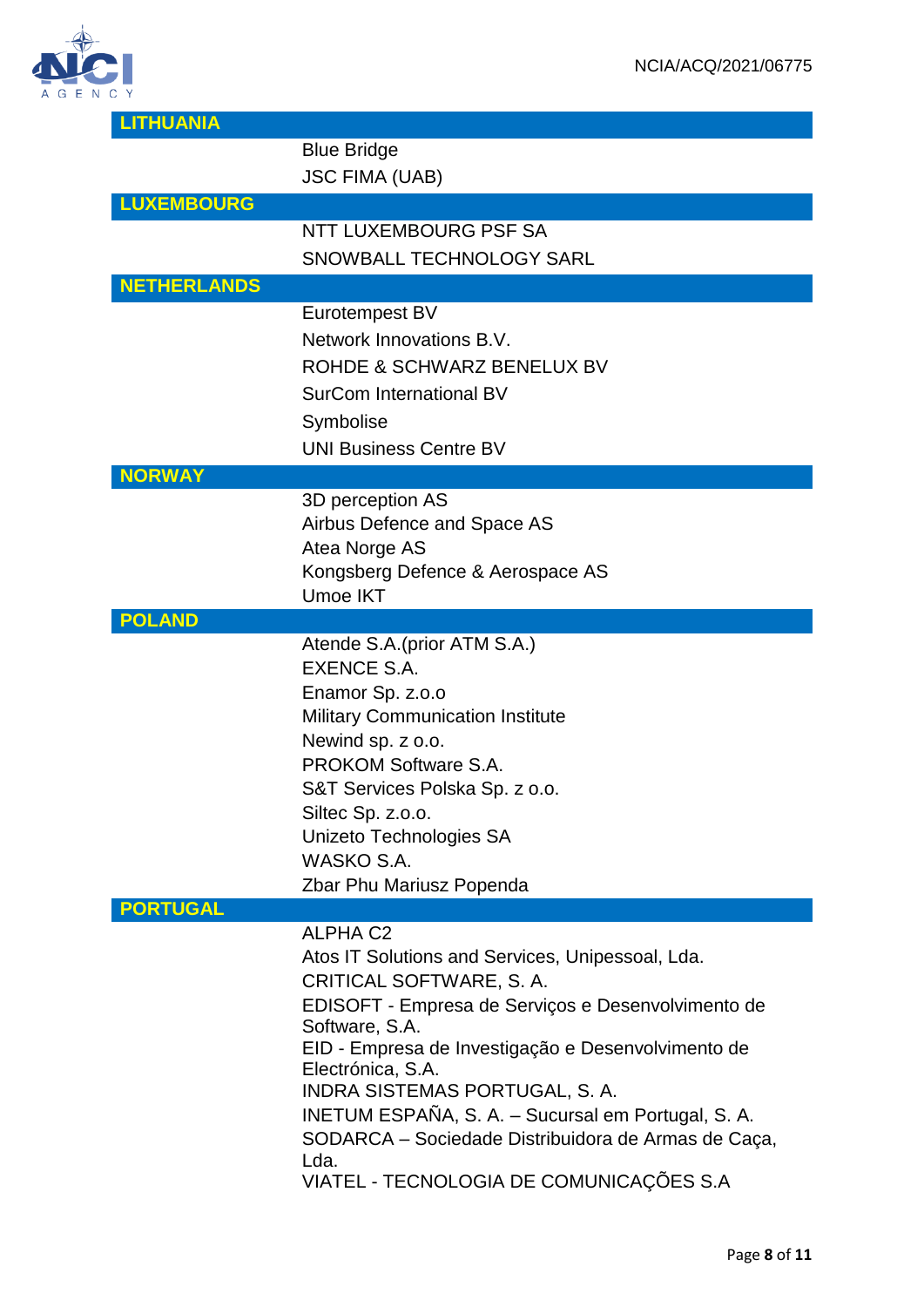

# WARPCOM SERVICES, S. A.

|                       | ATOS CONVERGENCE CREATORS SRL                            |
|-----------------------|----------------------------------------------------------|
|                       | <b>AGRO-IND MANAGEMENT SRL</b>                           |
|                       | certSIGN S.A.                                            |
|                       | <b>Romsys SRL</b>                                        |
|                       | <b>SC Mira Telecom SRL</b>                               |
|                       | UTI Grup S.A.                                            |
| <b>SLOVAKIA</b>       |                                                          |
|                       | Aliter Technologies a.s.                                 |
| <b>SPAIN</b>          |                                                          |
|                       | AICOX SOLUCIONES SA.                                     |
|                       | EVERIS. Aeroespacial y Defensa SLU.                      |
|                       | <b>INDRA SISTEMAS SA</b>                                 |
|                       | <b>INETUM.</b> Area de Defensa                           |
|                       |                                                          |
|                       | KRC ESPAÑOLA, S.A.                                       |
| <b>TURKEY</b>         |                                                          |
|                       | Antensan Elektronik Sanayi Iç ve Diş Ticaret A.Ş         |
|                       | ASELSAN Elk. San ve Tic. A.S.                            |
|                       | Ayesas Aydin Yazilim Ve Elektronik Sanayi Anonim Sirketi |
|                       | E+M Elektrik Sistem Hizmetleri Ltd. Sti.                 |
|                       | HAVELSAN Hava Elektronik San, Ve Tic A.S.                |
|                       | Kuanta Insaat Taahhut Elektronik Turizm                  |
|                       | Suta Insaat ve Muhendislik Sirketi                       |
| <b>UNITED KINGDOM</b> |                                                          |
|                       | Advantech Wireless Technologies EMEA                     |
|                       |                                                          |
|                       | <b>API Europe Ltd</b>                                    |
|                       | Audax                                                    |
|                       |                                                          |
|                       | <b>Avanti Communications Group plc</b>                   |
|                       | <b>BABCOCK INTEGRATED TECHNOLOGY LIMITED</b>             |
|                       | <b>CDW Limited</b>                                       |
|                       | Deep Secure                                              |
|                       | <b>DIGITAL DEVICES LIMITED</b>                           |
|                       | <b>Elbit Systems UK Ltd</b>                              |
|                       | Fujitsu                                                  |
|                       | <b>Genearl Dynamics Limited</b>                          |
|                       | <b>General Dynamics United Kingdom Limited</b>           |
|                       | Global Radiodata Communications (GRC) Ltd                |
|                       | Info-Assure LTD.                                         |
|                       | <b>Integrated Network Hardware</b>                       |
|                       | <b>L3Harris Communication Systems</b>                    |
|                       | Leonardo MW LTDSelex ES Limited                          |
|                       | <b>LEVEL PEAKS ASSOCIATES LTD</b>                        |
|                       | Northrop Grumman Mission Systems EuropeLtd.              |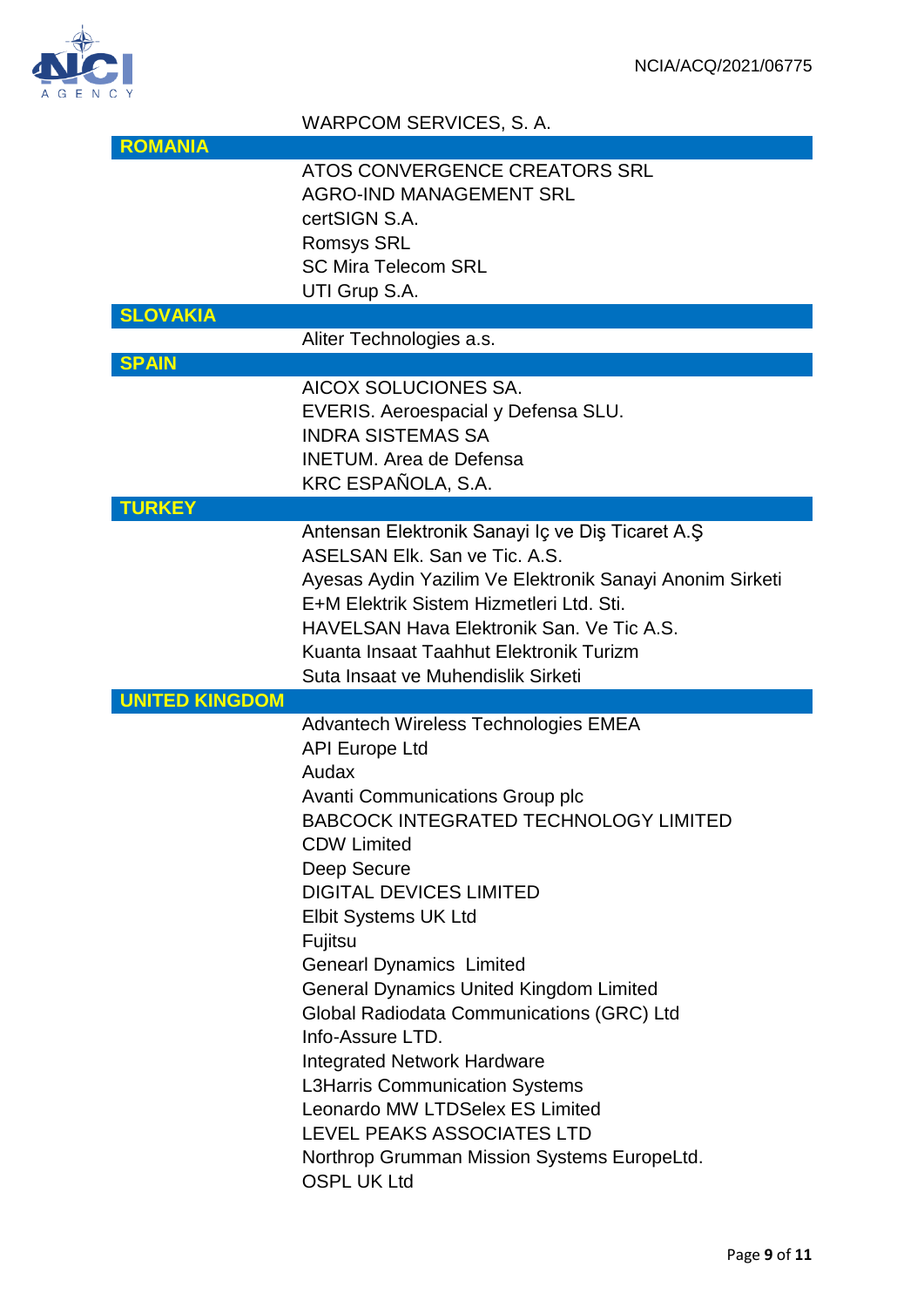

|                      | <b>PROLINX LIMITED</b><br>PULSE POWER AND MEASUREMENT LIMITED<br><b>Rockwell Collins UK Limited</b><br>Secure Systems & Technologies Ltd. (SST)<br>Spectra Group (UK) Ltd<br><b>Steatite Limited</b><br>Storm Technologies Ltd<br>SYSTEMATIC SOFTWARE ENGINEERING LIMITED<br><b>Systemware Europe Ltd</b><br><b>Total IA Ltd</b><br><b>TRICIS LIMITED</b><br><b>Verizon Business</b><br><b>Vodafone Limited</b>                                                                                                                                                                                                                                                                                                                                                                                                   |
|----------------------|-------------------------------------------------------------------------------------------------------------------------------------------------------------------------------------------------------------------------------------------------------------------------------------------------------------------------------------------------------------------------------------------------------------------------------------------------------------------------------------------------------------------------------------------------------------------------------------------------------------------------------------------------------------------------------------------------------------------------------------------------------------------------------------------------------------------|
| <b>UNITED STATES</b> |                                                                                                                                                                                                                                                                                                                                                                                                                                                                                                                                                                                                                                                                                                                                                                                                                   |
|                      | AATD, LLC<br>ALTIMA GROUP INTERNATIONAL, INC. (AGI)<br><b>AS GLOBAL</b><br><b>AT&amp;T Government Solutions, Inc.</b><br>Affigent, LLC<br><b>BAE Systems Information Solutions Inc.</b><br><b>ITT Corporation Communications Systems</b><br>DRS Technical Services, Inc.<br>DataPath Inc<br>Diversified Technology, Inc.<br>EMW, Inc.<br><b>Emerging Markets Communications (EMC)</b><br>Forward Slope, Inc<br>Honeywell Technology Solutions Inc.<br>Hyperion, Inc.<br><b>Intelligent Waves LLC</b><br>K3 Enterprises, Inc.<br>L-3 National Security Solutions, Inc.<br><b>LEIDOS</b> Inc<br>ManTech International Corporation<br><b>Mutual Telecom Services Inc.</b><br><b>Pegasus Professional Services LLC</b><br>PlanIT Group LLC<br>Polaris Alpha<br>Raytheon CompanyNetwork Centric Systems<br><b>SAIC</b> |
|                      | <b>Spacenet Integrated Government Solutions</b><br><b>Strategic Operational Solutions, Inc</b><br>Sub U Systems, Inc.<br>The Experts, Inc.                                                                                                                                                                                                                                                                                                                                                                                                                                                                                                                                                                                                                                                                        |